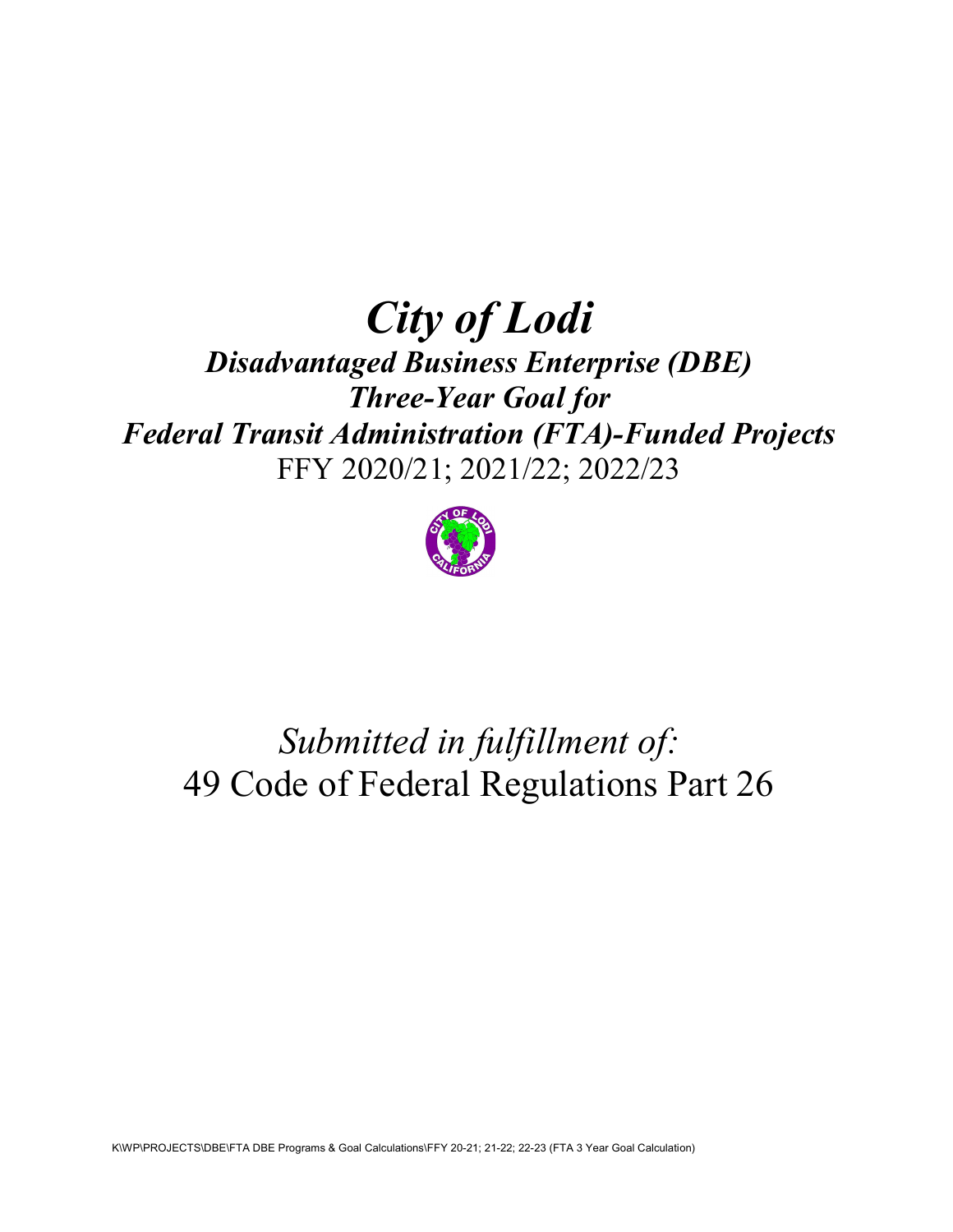## City of Lodi

### Disadvantaged Business Enterprise (DBE) Three-Year Goal for Federal Transit Administration (FTA)-Funded Projects FFY 2020/21; 2021/22; 2022/23

#### Table of Contents

Overall Annual DBE Goal & Goal Setting Methodology for FFYs 2020/21; 21/22; 22/23

|      | FTA-Assisted Contracting Program FFY 2020/21; 21/22; 22/23 |  |
|------|------------------------------------------------------------|--|
| II.  | Goal Methodology                                           |  |
| III. | Public Participation and Facilitation                      |  |

#### **Attachments**

- A. City of Lodi DBE Consultation Outreach Efforts
- B. City of Lodi Notice of Three-Year DBE Goal

#### Technical Attachments (On file at City of Lodi Transit Division):

- T1. Project Determination
- T2. DBE Query Data CUCP DBE Directory Results
- T3. 2017 County Business Patterns NAICS Codes by County
- T4. City of Lodi DBE Goal Calculation for FTA Funded Projects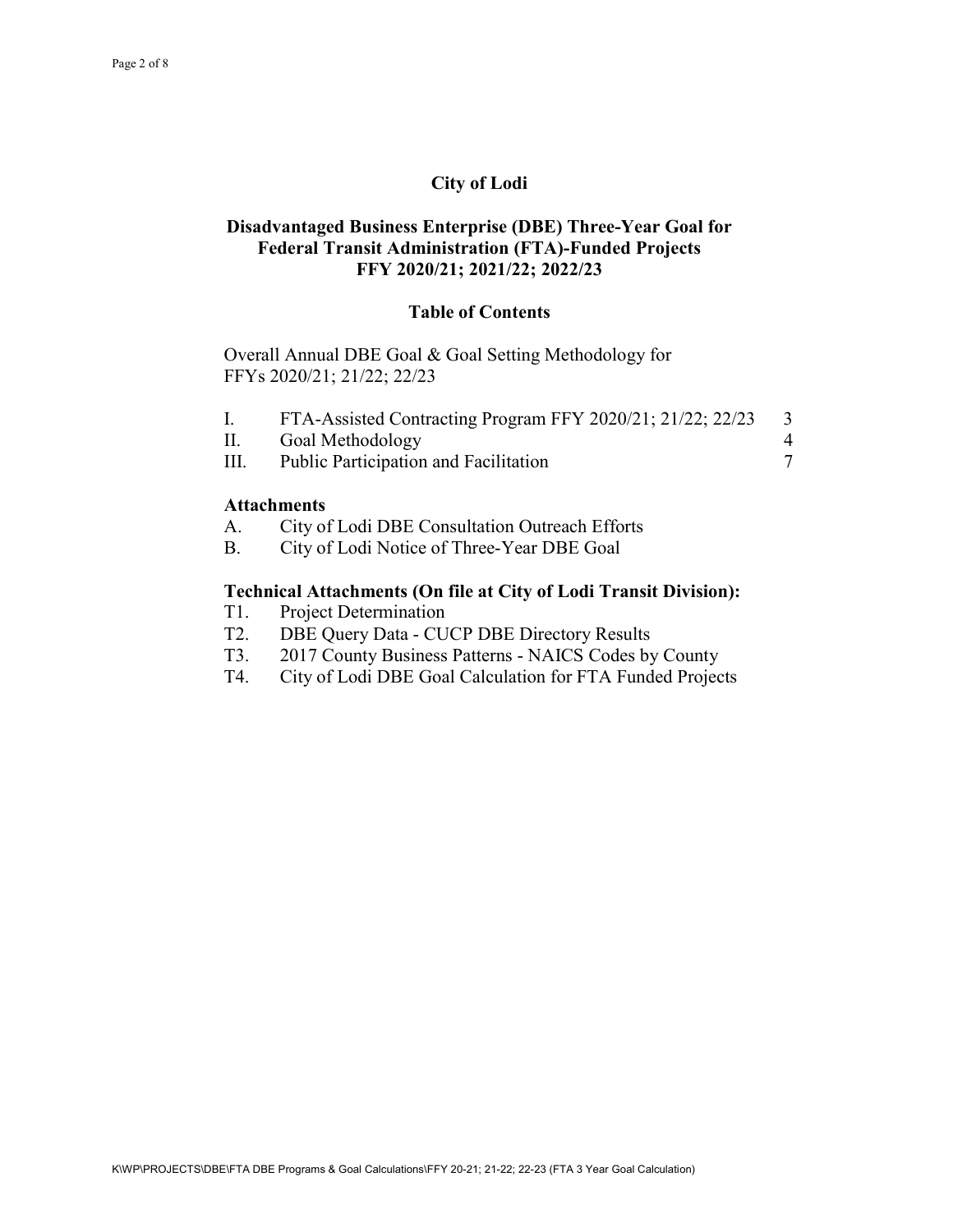## CITY OF LODI TRANSIT SYSTEM DISADVANTAGED BUSINESS ENTERPRISE (DBE) PROGRAM OVERALL DBE GOAL SETTING METHODOLOGY FOR

FEDERAL FISCAL YEARS 2020/21; 2021/22; 2022/23 (Covering the period of October 1, 2020 through September 30, 2023)

#### DBE Goal Methodology

The City of Lodi Transit System is a recipient of funds from the US Department of Transportation (USDOT), in particular Federal Transit Administration (FTA) funds. As a recipient, the City must implement a Disadvantaged Business Enterprise (DBE) program that is designed to encourage minorityand women-owned businesses to participate in contracting opportunities funded by FTA. The program must comply with the regulations in 49 Code of Federal Regulations (CFR) Part 26, USDOT guidance, and court decisions relating to this matter.

In compliance with these regulations, the City of Lodi has determined a three-year DBE participation goal for Federal Transit Administration (FTA) - assisted projects. This period begins on October 1, 2020 and ends on September 30, 2023. The City of Lodi's overall DBE goal for FFYs 2020/21, 2021/22 and 2022/23 has been set at 3.36%, to be achieved race neutrally.

Following is an explanation of the methodology used to determine the three-year DBE goal calculation, as well as evidence to support using race (and gender) - conscious measures in the City's DBE program.

#### I. FTA-ASSISTED CONTRACTING PROGRAM FOR FFY 2020/21, 2021/22 and 2022/23

Table 1 serves to define City of Lodi Transit System's DOT-assisted (FTA) contracting program for FFYs 2020/21, 2021/22 & 2022/23 by contract type (i.e. Construction, Professional Services), and the federal dollar amounts allocated to that type. The contracting program for the three fiscal years includes eight (8) DOT- (FTA) assisted contracting opportunities, which were assessed in preparing the Agency's Overall **DBE Goal-Setting Analysis** for FTA-funded transit projects.

| <b>PROJECT</b>                                                | <b>ESTIMATED FEDERAL DOLLAR AMOUNT</b> |  |  |
|---------------------------------------------------------------|----------------------------------------|--|--|
| <b>GrapeLine Bus Stop Improvements - Shelter Installation</b> | \$309,120                              |  |  |
| <b>GrapeLine Bus Stop Improvements - Water &amp; Sewer</b>    | \$100,800                              |  |  |
| <b>GrapeLine Bus Stop Improvements - Concrete Work</b>        | \$262,080                              |  |  |
| <b>Transit Operations Contract</b>                            | \$2,796,299                            |  |  |
| <b>Office Supplies</b>                                        | \$376                                  |  |  |
| <b>Janitorial</b>                                             | \$2,843                                |  |  |
| <b>Fountain Cleaning</b>                                      | \$6,322                                |  |  |
| <b>Uniforms</b>                                               | \$6,335                                |  |  |
| <b>TOTAL USED IN ANALYSIS</b>                                 | \$3,484,175                            |  |  |

Table 1

Table 2 provides a summary of work grouped by NAICS code, and serves to identify the estimated Federal Dollar Share and the relative weighted percentage per contract type, as follows: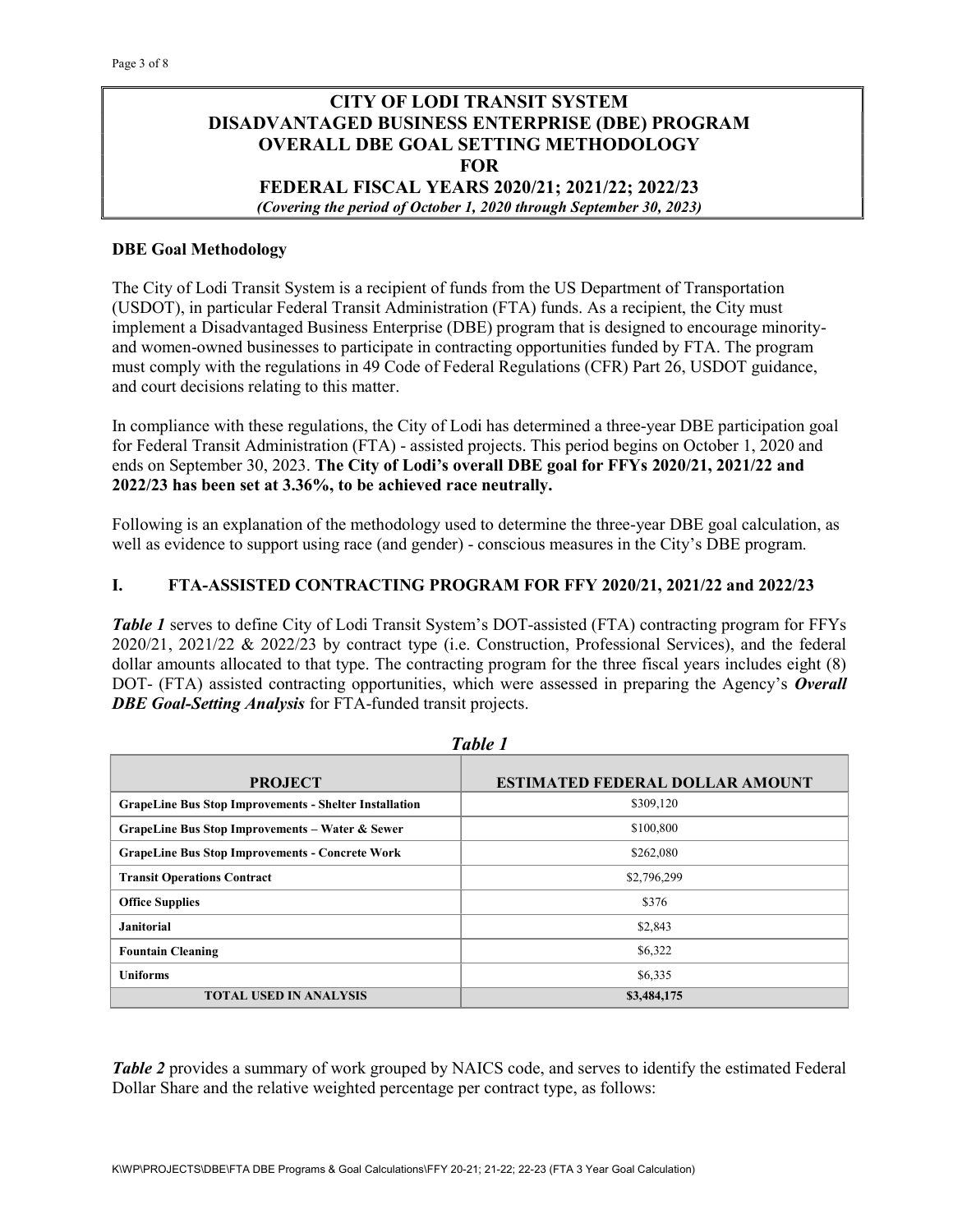| <b>CUCP NAICS WORK CATEGORY</b>                               | <b>NAICS</b><br><b>CODE</b> | <b>THREE YEAR ESTIMATED</b><br><b>FEDERAL DOLLAR SHARE</b> | <b>WEIGHTED</b><br>$\frac{0}{0}$ |  |
|---------------------------------------------------------------|-----------------------------|------------------------------------------------------------|----------------------------------|--|
| <b>GrapeLine Bus Stop Improvements - Shelter Installation</b> | 236220                      | \$309,120                                                  | 8.87%                            |  |
| GrapeLine Bus Stop Improvements - Water & Sewer               | 237110                      | \$100,800                                                  | 2.89%                            |  |
| <b>GrapeLine Bus Stop Improvements - Concrete Work</b>        | 238110                      | \$262,080                                                  | 7.52%                            |  |
| <b>Transit Operations Contract</b>                            | 485113                      | \$2,796,299                                                | 80.26%                           |  |
| <b>Office Supplies</b>                                        | 453210                      | \$376                                                      | 0.01%                            |  |
| <b>Janitorial</b>                                             | 561720                      | \$2,843                                                    | 0.08%                            |  |
| <b>Fountain Cleaning</b>                                      | 561790                      | \$6,322                                                    | 0.18%                            |  |
| <b>Uniforms</b>                                               | 812331                      | \$6,335                                                    | 0.18%                            |  |
| <b>TOTAL</b>                                                  |                             | \$3,484,175                                                | $100\%$                          |  |

Table 2

#### II. GOAL METHODOLOGY

#### Step 1: Determination of a Base Figure (26.45)

The City followed a federally prescribed goal setting methodology to establish the City's Base Figure representing the relative availability of DBEs compared to all comparable firms (DBEs and Non-DBEs) available to bid or propose on the City's federally assisted transit facilities contracts in FFYs 2020/21, 2021/22, & 2022/23. This was accomplished by accessing the *California Unified Certification Program* (CUCP) Database of Certified Firms and the U.S. Census Bureau County Business Patterns (CBP) Database (NAICS) 2017 data. Comparisons were made by corresponding zip codes within City of Lodi Transit System's market area. This market area is defined as Alameda, El Dorado, Placer, Sacramento, San Joaquin and Stanislaus Counties, and it represents where the substantial majority of the contractors and subcontractors bidding on the City's projects reside.

The specified industries and types of businesses are identified in **Table 2.** 

- $\Rightarrow$  For the numerator: California UCP DBE Database of Certified Firms
- $\Rightarrow$  For the denominator: 2017 U.S. Census Bureau's County Business Pattern Database (CBP)

To determine the relative availability of DBEs within the market area, the City divided the numerator, representing the ratio of ready, willing and able DBE firms, by the denominator, representing all firms (DBEs and Non-DBEs) available for each of the work categories. Applying this formula yielded the following baseline information:

Number of Ready, Willing, and Able DBEs  $=$  BASE FIGURE

 Number of All Available Firms (including DBEs and Non-DBEs)

The Base Figure was further adjusted by weighting the amount of federal dollars anticipated to be spent on each work type, giving more weight to the work categories/industries in which the City projects to spend more DOT-(FTA) assisted dollars. The Base Figure resulting from this weighted calculation is as follows:

Step 1: Base Figure: (weighted by type of work to be performed and corresponding federal dollars)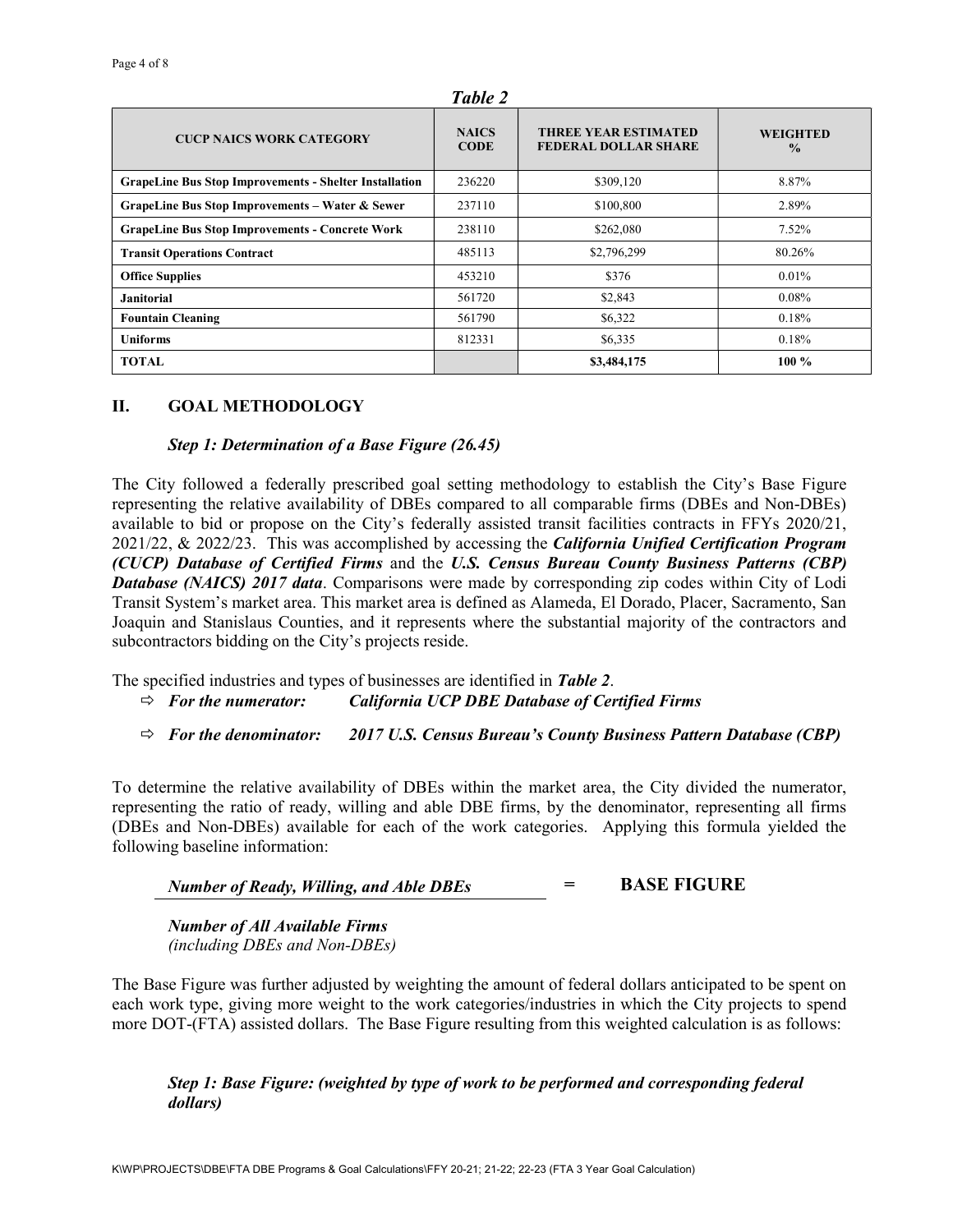Table 3



#### Step 2: Adjusting the Base Figure

Upon establishing the Base Figure, the City of Lodi Transit System reviewed and assessed other known evidence potentially impacting the relative availability of DBEs within the City of Lodi Transit System's Market area, in accordance with the prescribed narrow tailoring provisions set forth under 49 CFR Part 26.

Evidence considered in making an adjustment to the Base Figure included the Lodi Transit System's past DBE Goal Attainments on similar type projects and disparity studies performed by transit agencies in proximity to Lodi. A summary of considerations follows:

#### A. Past DBE Goal Attainments on Similar Type Projects

In the last three years (FFY 2017/18, 2018/19 and 2019/20), the City of Lodi had one (1) capital project and eight (8) operations projects funded in part by the Federal Transit Administration. The overall Race Neutral Goal was 1.73%, to be achieved 1.56% race (and gender)-neutrally and 0.17% race (and gender) consciously.

In FFY 2018/19, there were one capital project, the 2018 GrapeLine Bus Stop Improvement project.

In addition to the capital project, there were eight ongoing operations projects, including a transit operations contract, uniforms, security services, radio communications, pressure washing, janitorial services, landscaping services, and fountain cleaning.

The City of Lodi used a contract goal on the 2018 Bus Stop Improvements project as part of its race conscious measures because the project had subcontracting opportunities. Because of this, the City obtained DBE participation on its one (1) capital project.

In addition, the City obtained DBE participation in operations contracts, specifically for uniforms. When examining DBE participation out of the total federal share paid on capital and operations contracts as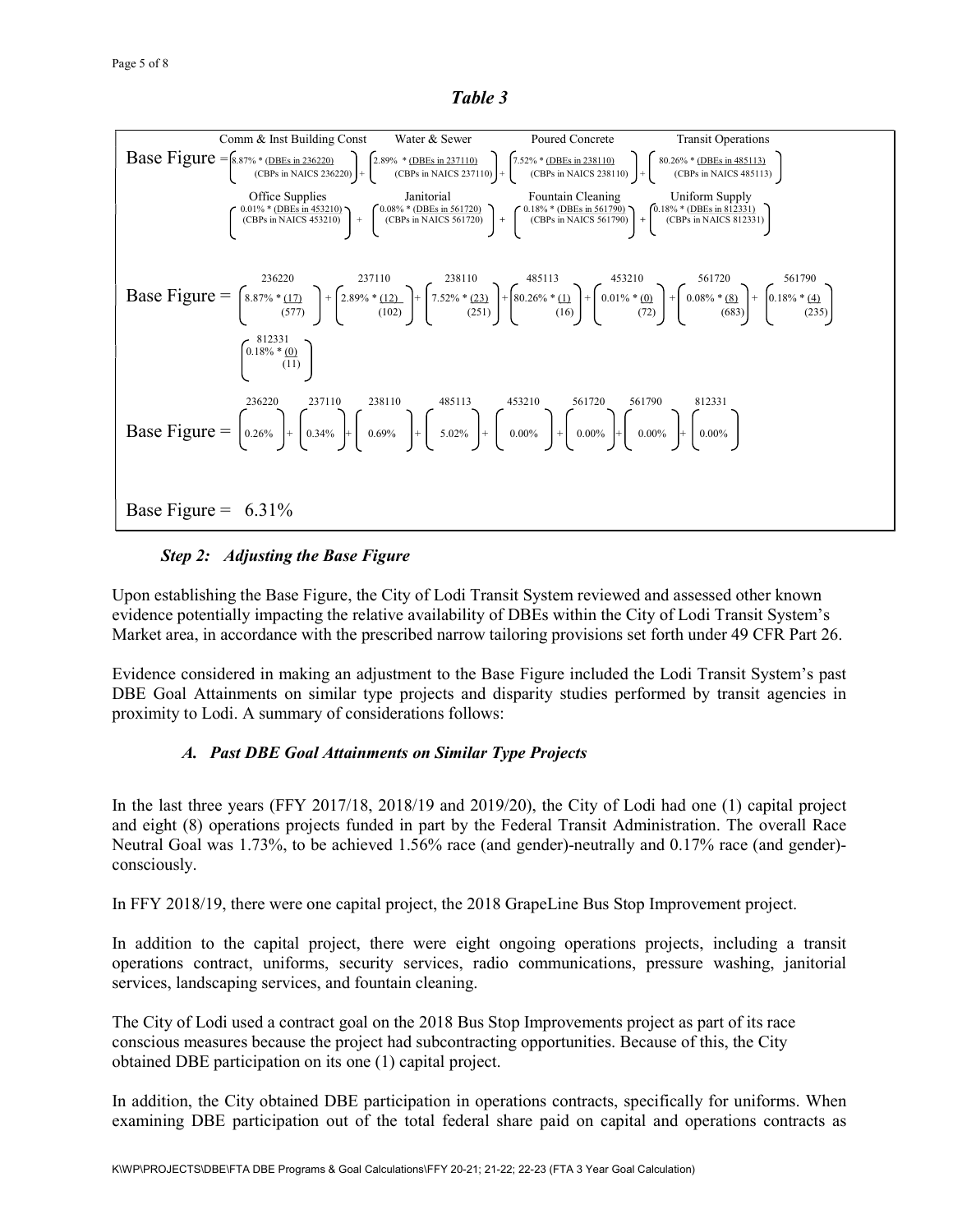#### Page 6 of 8

reported in the City's semi-annual DBE reports, the median percent of DBE participation was 0.41%. The median is used to eliminate extremes, whether high or low. Please refer to **Table 4** and **Table 5** below for background information.

| <b>Semi-Annual Report</b>                                          | <b>Federal Share</b><br>- Capital<br><b>Projects</b> | <b>Federal Share</b><br>- Operations | <b>Total</b>   | DBE<br>Participation<br>out of Total | % DBE<br>Participation out of<br><b>Total Federal</b><br><b>Share</b> |
|--------------------------------------------------------------------|------------------------------------------------------|--------------------------------------|----------------|--------------------------------------|-----------------------------------------------------------------------|
| Apr $1, 2017$ – Sept 30,<br>2017 (Dec 1, 2017)                     | \$0.00                                               | \$486,025.60                         | \$486,025.60   | \$1,794.18                           | $0.37\%$                                                              |
| Oct 1, $2017 - \text{Mar } 31$ ,<br>2018 (June 1, 2018)<br>Report) | \$315,568.92                                         | \$459,784.36                         | \$775,353.28   | \$2,173.49                           | 0.28%                                                                 |
| Apr 1, 2018 - Sept 30,<br>2018 (Dec 1, 2018)<br>Report)            | \$0.00                                               | \$454,484.69                         | \$454,484.69   | \$1,983.84                           | $0.44\%$                                                              |
| Oct 1, 2018 - Mar 31,<br>2019 (June 1, 2019)<br>Report)            | \$0.00                                               | \$502,402.78                         | \$502,402.78   | \$1,904.05                           | $0.38\%$                                                              |
| Apr 1, 2019 - Sept 30,<br>2019 (Dec 1, 2019)<br>Report)            | \$321,761.56                                         | \$524,231.83                         | \$845,993.39   | \$26,740.79                          | 3.16%                                                                 |
| Oct 1, 2019 - Mar 31,<br>2020 (June 1, 2020)<br>Report)            | \$0.00                                               | \$507,385.43                         | \$507,385.43   | \$2,739.28                           | 0.54%                                                                 |
|                                                                    |                                                      | <b>Total</b>                         | \$3,571,645.17 | \$37,335.63                          |                                                                       |

### Table 4

#### Table 5

| Median<br><b>Determining</b> | 0.28% | 37% | $0.38\%$ | $.44\%$ | $0.54\%$ | $1.16\%$ |
|------------------------------|-------|-----|----------|---------|----------|----------|
| <b>DBE Participation</b>     |       |     |          |         |          |          |

Median =  $(0.38\% + 0.44\%) / 2 = 0.41\%$ 

The types of contracting opportunities in the past three federal fiscal years are very similar to those anticipated in the upcoming three federal fiscal years. US DOT Tips for Goal Setting advise that if the contracting opportunities from previous years are similar to those anticipated in the upcoming period, agencies may adjust their Step 1 base figure by averaging it with the median level of past DBE participation. **Table 6** below shows a revised overall DBE goal after taking this average. This was done by adding the Step 1 base figure with the median past DBE participation and dividing by 2.

| Table 6                   |                                      |                         |  |  |
|---------------------------|--------------------------------------|-------------------------|--|--|
| <b>Step 1 Base Figure</b> | <b>Median Past DBE Participation</b> | <b>Overall DBE Goal</b> |  |  |
| $0.31\%$                  | $0.41\%$                             | 3.36%                   |  |  |

The Step 1 base figure adjusted for past participation is 3.36%.

#### B. Evidence from Disparity Studies

The USDOT Tips for Goal Setting in the Disadvantaged Business Enterprise, (DBE) Program, a resource to transit agencies in calculating their DBE goals, states that agencies need to refer to disparity studies performed in their market area to determine if discrimination in contracting exists. The agency does not need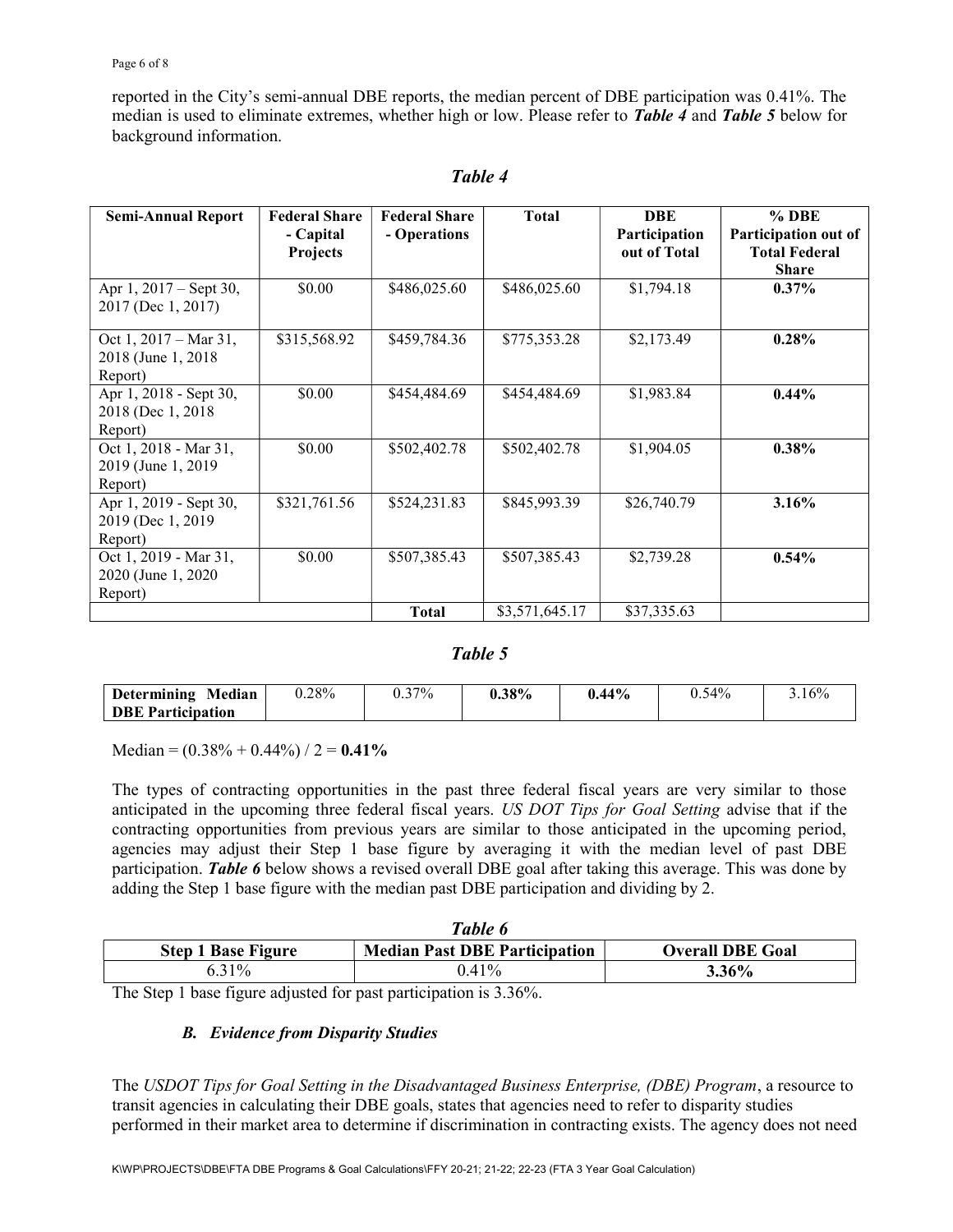to perform its own disparity study, but must refer to others and determine if the findings are relevant to the agency's program. These disparity studies may provide further justification for an adjustment to the Step 1 base figure, and could potentially provide evidence for a race (and gender)- neutral and race (and gender) conscious split in the overall three year DBE goal.

The City referred to the Caltrans 2019 Disparity Study for FTA Contracts, Final Report July 8, 2019, which was conducted by BBC Research & Consulting. The City finds that the data contained therein is relevant to the City and its contracting opportunities. This study demonstrated a marked improvement in overall statewide DBE participation for specific minority groups since the last Caltrans Disparity Study in 2014.

The study found that three minority groups had disparity indices substantially below parity for prime contracts: black-owned businesses (disparity index of 0), Asian Pacific American-owned businesses (disparity index of 37), and non-Hispanic white woman-owned businesses (disparity index of 11).

However, Hispanic American-owned businesses (disparity index of 200+), Native American-owned businesses (disparity index of 100), and Subcontinent Asian American-owned businesses (disparity index of 165) caused the overall minority-/women-owned business disparity index to be over 200+.

It was also noted that Caltrans and subrecipient local agencies did not use race- and gender-conscious measures to award contracts during the study period.

In the last three-year DBE goal calculation, the City referred to Caltrans' 2014 Disparity Study. At that time, there was approximately 10% of a disparity between available DBEs and participation of those DBEs on FTA-funded projects. To be consistent with this finding, City of Lodi determined it would meet 90% of its overall DBE goal through race (and gender)-neutral measures, and 10% through race conscious measures. Race conscious measures included calculating contract-specific goals for projects with subcontracting opportunities, specifically the 2018 Bus Stop Improvements Project. The City attained 7.4% DBE participation on that project.

USDOT Tips for Goal Setting states that race (and gender)-conscious contract goals may only be implemented on contracts with subcontracting opportunities and that the maximum feasible portion of the overall goal must be attained through race (and gender)-neutral means.

Because the findings in the 2019 Caltrans Disparity Study demonstrate that overall DBE participation in FTA funded projects exceeded parity, the City finds that there is not the same disparity in contracting as was demonstrated in the previous study and the City is unable to follow the same methodology as the previous three-year calculation. Therefore, for the upcoming three-year period, City of Lodi will achieve its DBE participation through race neutral means. City of Lodi will reassess DBE participation throughout the threeyear period to determine whether or not race conscious measures need to be applied in a future three-year DBE goal calculation.

The City also implemented a Small Business Enterprise (SBE) program in 2012 as part of its Disadvantaged Business Enterprise Program for FTA-funded projects. The City did not find that significant participation by minority-owned businesses resulted from this race (and gender)- neutral practice, but the City will continue to implement this program to encourage participation by minorityowned businesses in a race (and gender)-neutral way.

#### III. PUBLIC PARTICIPATION AND FACILITATION

In accordance with Public Participation Regulatory Requirements of 49 CFR Part 26, minority, women, local business chambers, and community organizations within Lodi Transit System's market area must be provided an opportunity to review the DBE goal analysis. This is done in two ways: (1) consultation directly with these groups to obtain information regarding the availability of disadvantaged and non-